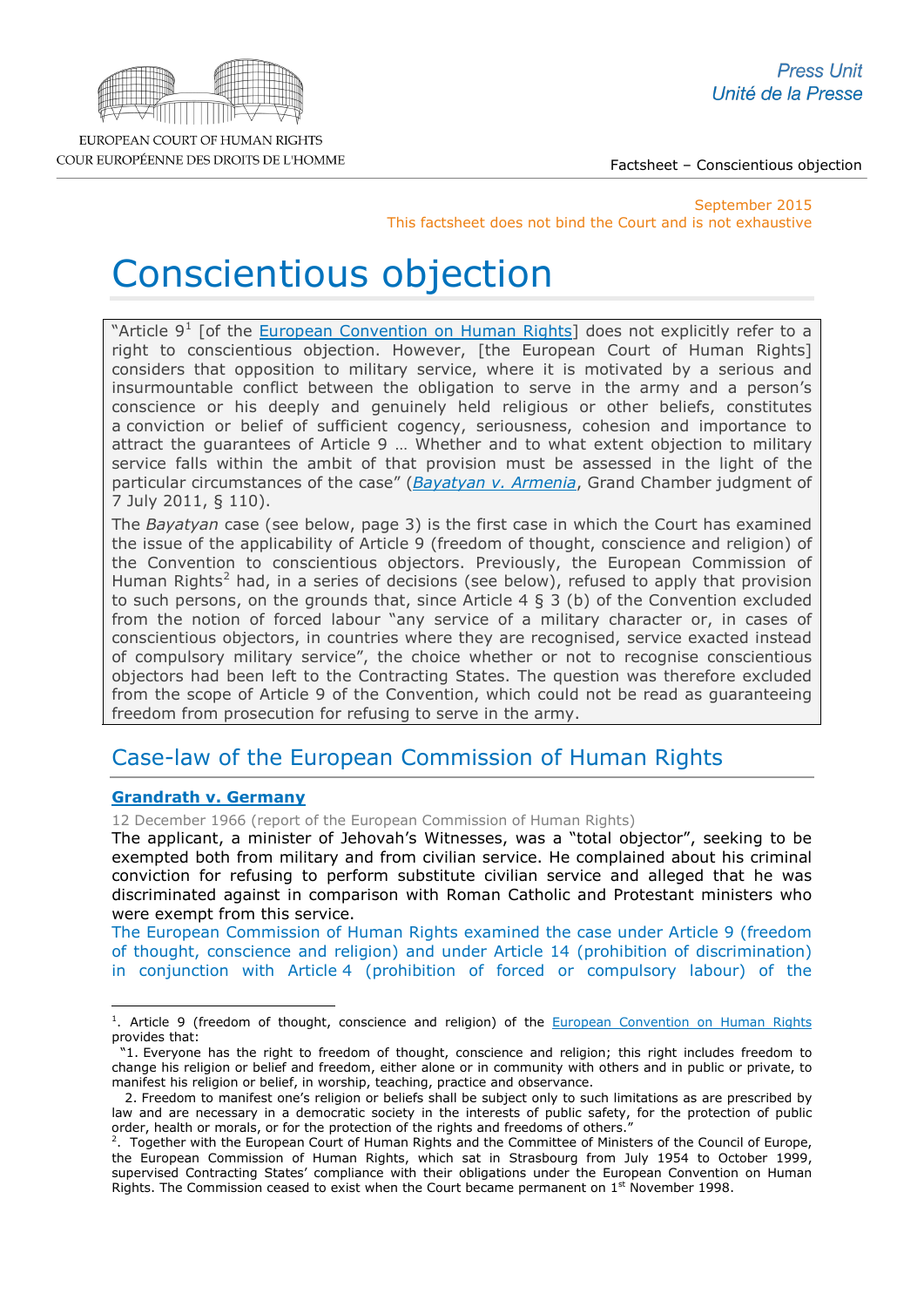Convention. It concluded that there had been **no violation** of the Convention in the present case, as conscientious objectors did not have the right to exemption from military service, and that each Contracting State could decide whether or not to grant such a right. If such a right was granted, objectors could be required to perform substitute civilian service, and did not have a right to be exempted from it.

### **G.Z. [v. Austria \(application no. 5591/72\)](http://cmiskp.echr.coe.int/tkp197/view.asp?action=open&documentId=873819&portal=hbkm&source=externalbydocnumber&table=F69A27FD8FB86142BF01C1166DEA398649)**

2 April 1973 (decision of the Commission)

The applicant complained about his conviction by the Austrian courts for having refused to serve his compulsory military service on grounds of his religious beliefs as a Roman Catholic.

The Commission declared the case **inadmissible**, finding in particular that Article 4 § 3(b) of the Convention, which exempts from the prohibition of forced or compulsory labour "any service of a military character or, in cases of conscientious objectors, in countries where they are recognised, service exacted instead of compulsory military service", clearly showed that States had the choice whether or not to recognise conscientious objectors and, if so recognised, to provide some substitute service. Article 9 (freedom of thought, conscience and religion) as qualified by Article 4 § 3(b) of the Convention did not impose on a State the obligation to recognise conscientious objectors and, consequently, to make special arrangements for the exercise of their right to freedom of conscience and religion as far as it affected their compulsory military service. It followed that these Articles did not prevent a State which had not recognised conscientious objectors from punishing those who refused to do military service.

#### **[X. v. Germany \(no. 7705/76\)](http://cmiskp.echr.coe.int/tkp197/view.asp?action=open&documentId=804385&portal=hbkm&source=externalbydocnumber&table=F69A27FD8FB86142BF01C1166DEA398649)**

#### 5 July 1977 (decision of the Commission)

A Jehovah's Witness and recognised as a conscientious objector by the competent authorities, the applicant refused to comply with a call-up for substitute civilian service. He was convicted of avoiding service and sentenced to four months in prison, but was granted a stay of execution to negotiate for a service agreement to do social work in a hospital or other institution, which would exempt him from civilian service. As he was unable to arrange for such an agreement, his sentence was enforced in December 1976. The applicant complained of the revocation of the stay of execution.

The Commission declared the case **inadmissible**. It found in particular that since Article 4 § 3(b) of the Convention, which exempts from the prohibition of forced or compulsory labour "any service of a military character or, in cases of conscientious objectors, in countries where they are recognised, service exacted instead of compulsory military service", expressly recognised that conscientious objectors might be required to perform civilian service in substitution for compulsory military service, it had to be inferred that Article 9 (freedom of thought, conscience and religion) did not imply a right to be exempted from substitute civilian service. With regard to the applicant's complaint under Article 7 (no punishment without law) of the Convention, the Commission underlined that it was for the national legislator to define the offences that may be penalised and found that the Convention did not prevent a state from imposing sanctions on those who refused to perform civilian service. Further, taking into consideration the length of the applicant's sentence, its deferment and his conditional release, the Commission found no convincing argument in support of his allegations of a violation of Article 3 (prohibition of inhuman or degrading treatment) of the Convention.

## **[N. v. Sweden \(no. 10410/83\)](http://cmiskp.echr.coe.int/tkp197/view.asp?action=open&documentId=804567&portal=hbkm&source=externalbydocnumber&table=F69A27FD8FB86142BF01C1166DEA398649)**

11 October 1984 (decision of the Commission)

A pacifist, the applicant was convicted for refusing to perform compulsory military service. He did not ask for a possibility to perform substitute civilian service. Before the Commission, he alleged to be a victim of discrimination, since members of various religious groups were exempted from service while philosophical reasons such as being a pacifist did not constitute valid grounds for discharging him from his obligation to serve in the army.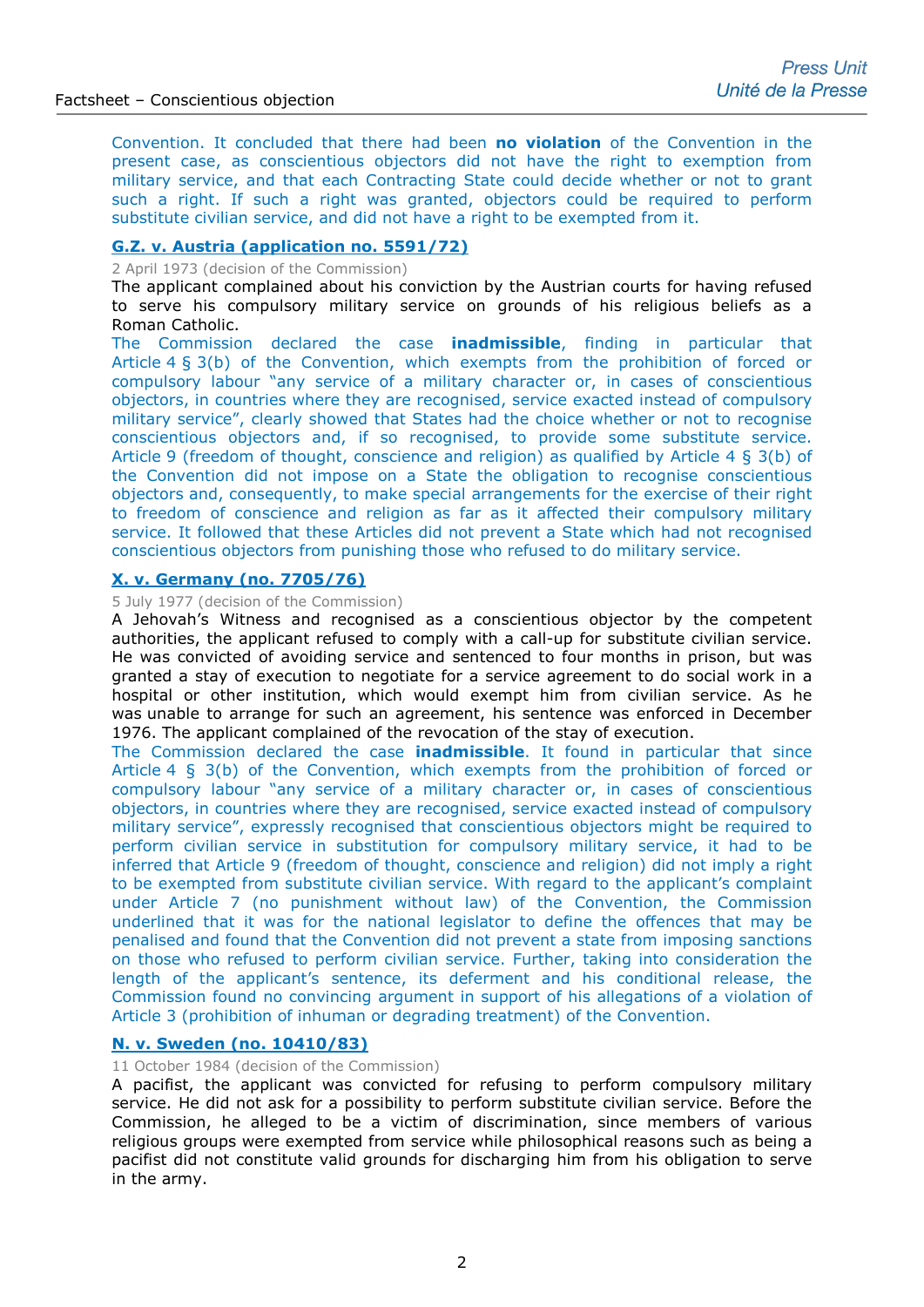The Commission declared the case **inadmissible**. It did not find an appearance of a violation of Article 14 (prohibition of discrimination) in conjunction with Article 9 (freedom of thought, conscience and religion) of the Convention, stating that it was not discriminatory to limit full exemption from military service and substitute civil service to conscientious objectors belonging to a religious community which required of its members general and strict discipline, both spiritual and moral.

### **[Peters v. the Netherlands](http://cmiskp.echr.coe.int/tkp197/view.asp?action=html&documentId=666594&portal=hbkm&source=externalbydocnumber&table=F69A27FD8FB86142BF01C1166DEA398649)**

30 November 1994 (decision of the Commission)

The applicant, a philosophy student, was recognised as a conscientious objector, but was compelled to perform a substitute civilian service. Since theology students were in principle entitled to be exempted from both kinds of state service, he considered himself to be a victim of discrimination.

The Commission declared the case **inadmissible**. While it recognised that the issue raised by the applicant fell within the ambit of Article 9 (freedom of thought, conscience and religion) of the Convention, it did not find an appearance of a violation of Article 14 (prohibition of discrimination) in conjunction with Article 9 of the Convention.

# Case-law of the European Court of Human Rights

# **[Thlimmenos v. Greece](http://cmiskp.echr.coe.int/tkp197/view.asp?action=html&documentId=696438&portal=hbkm&source=externalbydocnumber&table=F69A27FD8FB86142BF01C1166DEA398649)**

#### 6 April 2000 (Grand Chamber judgment)

A Jehovah's Witness, the applicant was convicted of a felony offence for having refused to enlist in the army at a time when Greece did not offer alternative service to conscientious objectors to military service. A few years later he was refused appointment as a chartered accountant on the grounds of his conviction despite his having scored very well in a public competition for the position in question.

The Court found a **violation of Article 14** (prohibition of discrimination) **in conjunction with Article 9** (freedom of thought, conscience and religion) of the Convention, holding that the applicant's exclusion from the profession of chartered accountant was disproportionate to the aim of ensuring appropriate punishment of persons who refuse to serve their country, as he had already served a prison sentence for this offence.

# **[Ülke v. Turkey](http://hudoc.echr.coe.int/sites/eng-press/pages/search.aspx?i=003-1567919-1641153)**

#### 24 January 2006 (Chamber judgment)

The applicant refused to do his military service, on the ground that he had firm pacifist beliefs, and publicly burned his call-up papers at a press conference. He was initially convicted of inciting conscripts to evade military service and, having been transferred to a military regiment, repeatedly convicted for his refusals to wear a military uniform. He served almost two years in prison and later hid from the authorities.

The European Court of Human Rights found a **violation of Article 3** (prohibition of inhuman or degrading treatment) of the Convention, holding in particular that the applicable legal framework did not provide an appropriate means of dealing with situations arising from the refusal to perform military service on account of one's beliefs. Because of the nature of the legislation, the applicant ran the risk of an interminable series of prosecutions and criminal convictions. The constant alternation between prosecutions and terms of imprisonment, together with the possibility that the applicant would be liable to prosecution for the rest of his life, had been disproportionate to the aim of ensuring that he did his military service.

### **[Bayatyan v. Armenia](http://hudoc.echr.coe.int/sites/eng-press/pages/search.aspx?i=003-3601158-4079259)**

#### 7 July 2011 (Grand Chamber judgment)

A Jehovah's Witness, the applicant refused to perform military service for conscientious reasons when he became eligible for the draft in 2001, but was prepared to do alternative civil service. The authorities informed him that since there was no law in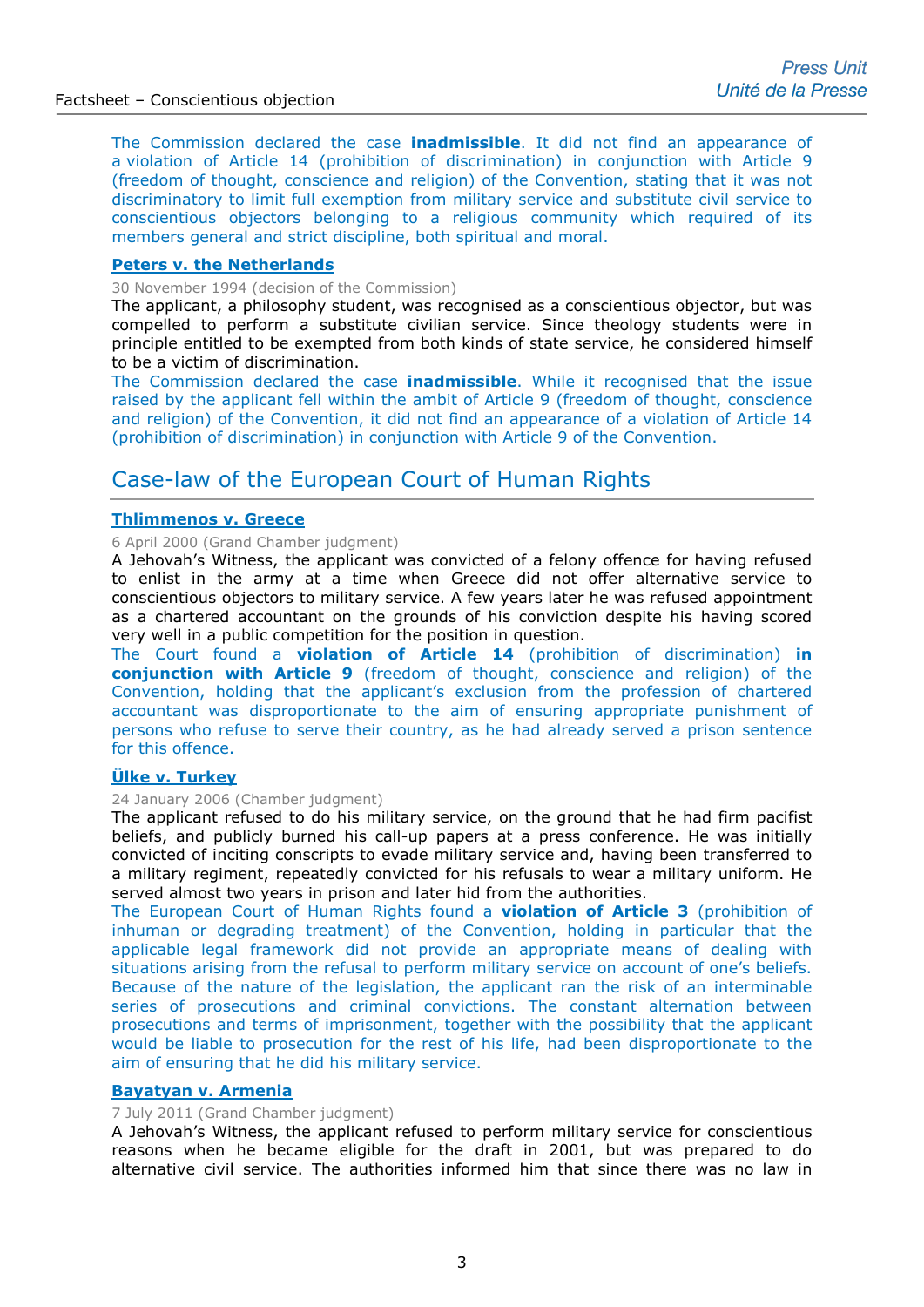Armenia on alternative service, he was obliged to serve in the army. He was convicted of draft evasion and sentenced to prison. The applicant complained that his conviction violated his rights under Article 9 (freedom of thought, conscience and religion) of the Convention and submitted that the provision should be interpreted in the light of present-day conditions, namely the fact that the majority of Council of Europe Member States had recognised the right of conscientious objection.

The Court noted that prior to this case it had never ruled on the question of the applicability of Article 9 (freedom of thought, conscience and religion) to conscientious objectors, unlike the European Commission of Human Rights, which refused to apply that Article to such persons (see above, page 1). However, that restrictive interpretation of Article 9 was a reflection of ideas that prevailed at that time. Since then, important developments have taken place both on the international level and in the domestic legal systems of Council of Europe Member States. In the light in particular of the foregoing and of its "living instrument" doctrine, the Court concluded that a shift in the interpretation of Article 9 was necessary and foreseeable and that that provision could no longer be interpreted in conjunction with Article 4 § 3 (b) of the Convention. Accordingly, although Article 9 did not explicitly refer to a right to conscientious objection, the Court considered that opposition to military service motivated by a serious and insurmountable conflict between the obligation to serve in the army and an individual's conscience or deeply and genuinely held religious or other beliefs constituted a conviction or belief of sufficient cogency, seriousness, cohesion and importance to attract the guarantees of Article 9. This being the situation of the applicant, **Article 9**  was **applicable** to his case.

Further, taking into account in particular that there existed effective alternatives capable of accommodating the competing interests involved in the overwhelming majority of European States and that the applicant's conviction had happened at a time when Armenia had already pledged to introduce alternative service, the Court held that there had been a **violation of Article 9** of the Convention in the present case.

### **[Erçep v. Turkey](http://hudoc.echr.coe.int/sites/eng-press/pages/search.aspx?i=003-3751706-4284157)**

#### 22 November 2011 (Chamber judgment)

In this case, the applicant, a Jehovah's Witness, refused to perform his military service. Under the relevant legislation, persons who failed to report for duty when called for military service were regarded as deserters. Each time a new call-up period began, criminal proceedings for failure to report for duty were brought against the applicant (over twenty-five sets of proceedings from 1998 onwards). He was sentenced to several terms of imprisonment. In 2004 the military court decided to impose an aggregate sentence of seven months and fifteen days' imprisonment. After serving five months in prison, the applicant was released on licence. The applicant complained in particular about his successive convictions for refusing to serve in the armed forces.

The Court held that there had been a **violation of Article 9** (freedom of thought, conscience and religion) of the Convention in the present case. It noted in particular that the applicant was a member of the Jehovah's Witnesses, a religious group whose beliefs included opposition to military service, irrespective of any requirement to carry weapons. The applicant's objections had therefore been motivated by genuinely held religious beliefs which were in serious and insurmountable conflict with his obligations in that regard. Conscientious objectors having no option but to refuse to enrol in the army if they wished to remain true to their beliefs, in doing so they further laid themselves open to a kind of "civil death" because of the numerous prosecutions which the authorities invariably brought against them and the cumulative effects of the resulting criminal convictions, the continuing cycle of prosecutions and prison sentences and the possibility of facing prosecution for the rest of their lives. Such a system failed to strike a fair balance between the interests of society as a whole and those of conscientious objectors. Accordingly, the penalties imposed on the applicant, without any allowances being made for the dictates of his conscience and beliefs, could not be regarded as a measure necessary in a democratic society.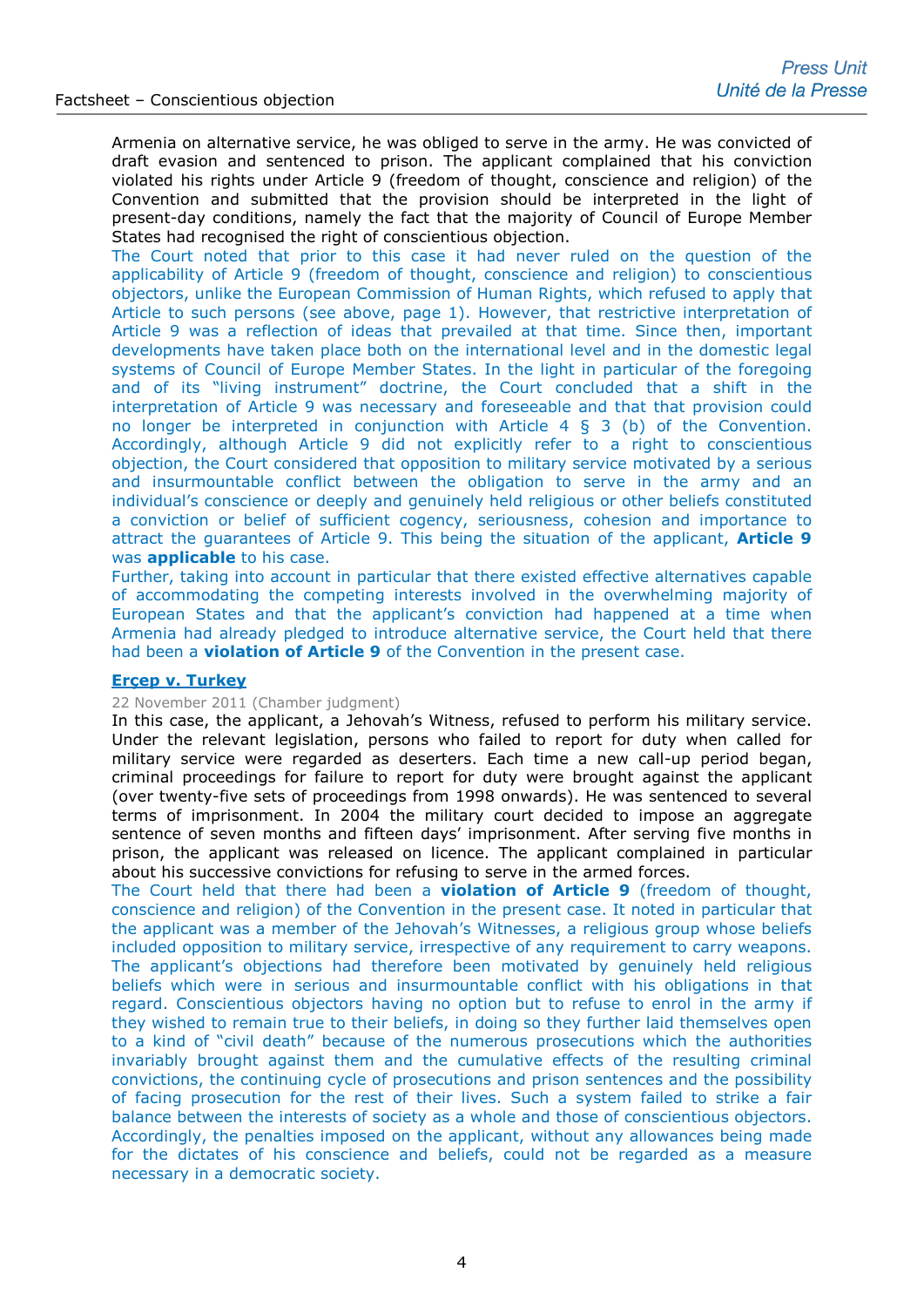Under **Article 46** (binding force and execution of judgments) of the Convention, having observed that the violation of the applicant's rights had its origins in a structural problem linked to the inadequacy of the existing legal framework governing the status of conscientious objectors and to the absence of an alternative form of service, the Court further held that a reform of the law, which was necessary in order to prevent further similar violations of the Convention, combined with the introduction of an alternative form of service, might constitute an appropriate means of redress by which to put an end to the violation found.

*See also*: *[Feti Demirtaş v. Turkey](http://hudoc.echr.coe.int/sites/eng/pages/search.aspx?i=002-5)*, judgment of 17 January 2012 ; *[Buldu and Others](http://hudoc.echr.coe.int/sites/eng/pages/search.aspx?i=001-144814)  [v. Turkey](http://hudoc.echr.coe.int/sites/eng/pages/search.aspx?i=001-144814)*, judgment of 3 June 2014.

#### **[Savda v. Turkey](http://hudoc.echr.coe.int/sites/eng-press/pages/search.aspx?i=003-3980699-4625431)**

## 12 June 2012 (Chamber judgment)

This case concerned the failure to recognise the right to conscientious objection in Turkey. The applicant complained in particular about his various prosecutions and convictions for claiming conscientious objector status. Emphasising the seriousness of the measures taken against him on account of his refusal, he further argued that the successive convictions placed him in a situation of humiliation and debasement. Lastly, he challenged the fairness of the proceedings before the military court, which, in his view, could not be regarded as an independent and impartial tribunal.

The Court held that there had been a **violation of Article 9** (freedom of thought, conscience and religion) of the Convention. In the present case, the applicant complained not only about specific actions on the part of the State, but also about the latter's failure to have enacted a law implementing the right to conscientious objection. His request was never examined by the authorities, who merely made use of criminal-law provisions penalising the refusal to carry out military service. In the absence of a procedure which would have enabled the applicant to establish whether he met the conditions for recognition of a right to conscientious objector status, the obligation to carry out military service was such as to entail a serious and insurmountable conflict between that obligation and an individual's deeply and genuinely held beliefs. There was therefore an obligation on the authorities to provide the applicant with an effective and accessible procedure that would have enabled him to have established whether he was entitled to conscientious objector status, as he requested. A system which provided for no alternative service or any effective and accessible procedure by which the person concerned was able to have examined the question of whether he could benefit from the right to conscientious objection failed to strike the proper balance between the general interest of society and that of conscientious objectors.

The Court also concluded that there had been a **violation of Article 3** of the Convention, as the applicant had been subjected to degrading treatment, and a **violation of Article 6 § 1** (right to a fair trial), given that the applicant, as a conscientious objector, had been required to appear before a military court that was incompatible with the principle of the independence and impartiality of the courts.

*See also*: *[Tarhan v. Turkey](http://hudoc.echr.coe.int/sites/eng/pages/search.aspx?i=001-112211)*, judgment of 17 July 2012.

# Selection of cases pending before the Court

### **[Papavasilakis v. Greece \(application no.](http://hudoc.echr.coe.int/eng?i=001-157460) 66899/14)**

Application communicated to the Greek Government on 2 September 2015 This case concerns the refusal of the Greek authorities to recognize the applicant as a conscientious objector.

The Court gave notice of the application to the Greek Government and put questions to the parties under Article 9 (freedom of thought, conscience and religion) of the Convention.